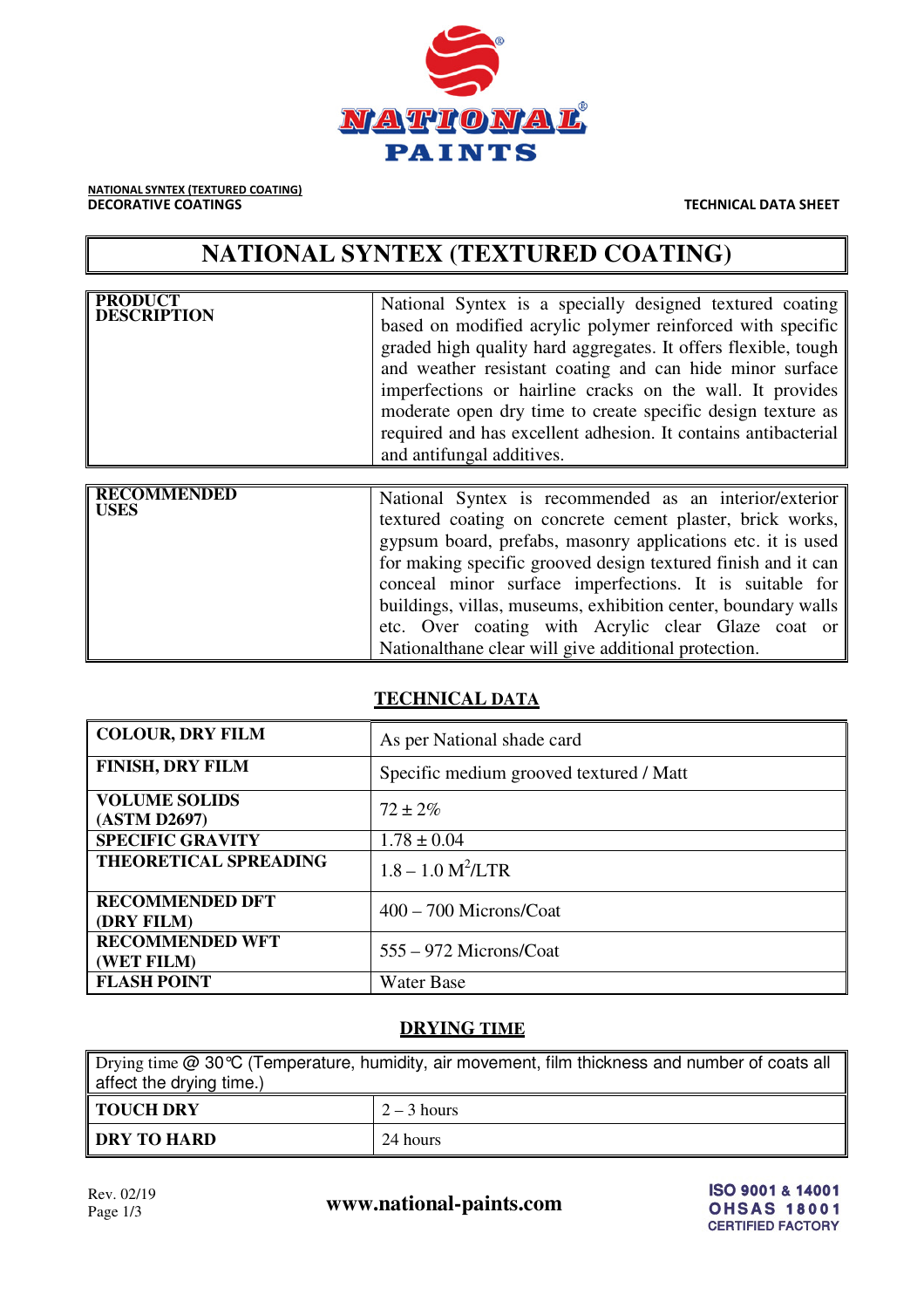

# **ADVANTAGES**

|                    | Excellent adhesion, flexible, tough and weather resistant coating, |
|--------------------|--------------------------------------------------------------------|
| NATIONAL SYNTEX    | conceals minor surface imperfections or hairline cracks, specific  |
| (TEXTURED COATING) | grooved design texture, better open dry time for making the        |
|                    | design.                                                            |

## **APPLICATION INSTRUCTION**

|                            | Before application, the surface should be sound, clean and free  |
|----------------------------|------------------------------------------------------------------|
| <b>SURFACE PREPARATION</b> | from oil, grease, loose particles, dust, etc. Application can be |
|                            | done by the recommended application methods.                     |

#### **APPLICATION DATA**

| <b>APPLICATION METHOD</b> | Trowel                                |
|---------------------------|---------------------------------------|
| <b>CLEANING/THINNING</b>  | Water                                 |
| <b>THINNER (VOLUME)</b>   | Ready for use or maximum up to $10\%$ |

#### **SYSTEM**

| <b>RECOMMENDED SYSTEM</b><br>To be applied on suitable prepared<br>surface. | National PVA Primer White for Masonry      | $: 1$ coat          |  |  |  |
|-----------------------------------------------------------------------------|--------------------------------------------|---------------------|--|--|--|
|                                                                             | OR                                         |                     |  |  |  |
|                                                                             | National Acrylic Primer (W.B.)             | $: 1$ coat          |  |  |  |
|                                                                             | <b>National Syntex</b>                     | $: 1$ coat          |  |  |  |
|                                                                             | National recommended topcoat (if required) | $: 2 \text{ coats}$ |  |  |  |

### **ADDITIONAL DATA**

| <b>SHELF LIFE @ 30°C</b> |             |  | 18 months, in original sealed container, with proper storage |  |  |
|--------------------------|-------------|--|--------------------------------------------------------------|--|--|
|                          | conditions. |  |                                                              |  |  |

#### **HEALTH & SAFETY**

| <b>SAFETY</b>      | Generally, most of the water base paints are quite safe to handle   |
|--------------------|---------------------------------------------------------------------|
| <b>PRECAUTIONS</b> | with due precautions. As a general rule, avoid skin and eye         |
|                    | contact by wearing overalls, gloves, goggles, and mask etc. s       |
|                    | Spillage on skin should immediately be removed by thorough          |
|                    | washing with water and soap or suitable cleaner. Eye should be      |
|                    | flushed with fresh water. Avoid inhalation of vapours and paint     |
|                    | mist by wearing suitable mask. In the event of ingestion and eye    |
|                    | contact, seek medical attention immediately. Painting must be       |
|                    | carried out in well-ventilated area. Local safety regulations to be |
|                    | followed.                                                           |

Rev. 02/19<br>Page 2/3 **www.national-paints.com**